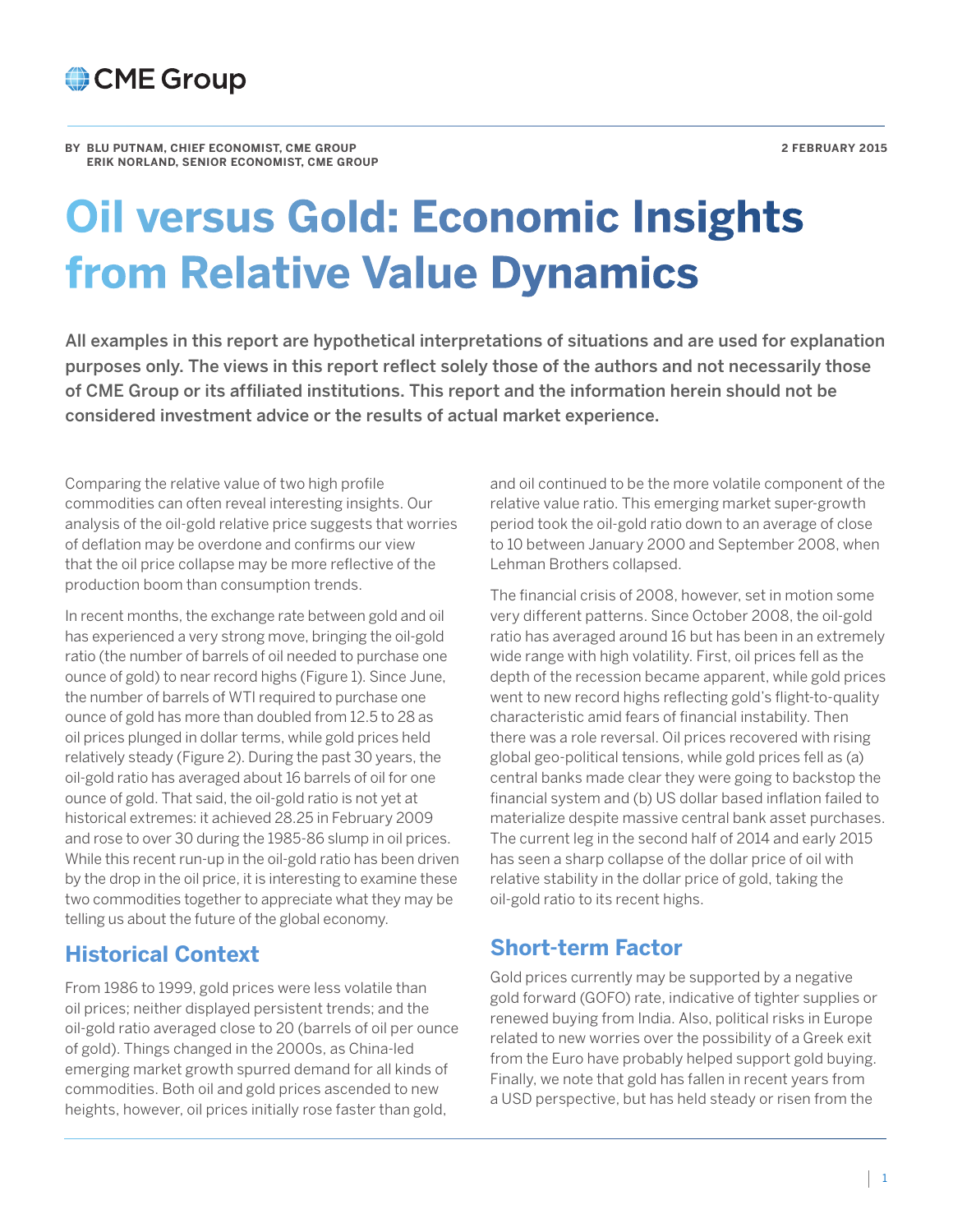perspective of investors in many developing economies of the world, maintaining its role as a store of value (Figure 3). Indeed, declines in many emerging market currencies versus the US dollar may have also led to demand for gold from this sector.

Oil prices have fallen faster and further than most industry analysts thought was likely or even possible. See our research report, "Visualizing Energy Market Dynamics" (4 December 2014), in which we argued that asset allocation dynamics had the potential to overpower physical supplydemand calculations and lead to the oil price spending considerable time below a hypothetical fundamental valuation. Moreover, the combination of oil politics and the cash flow needs of indebted private oil producing companies suggest that production will not be materially impacted immediately by the price drop, even though long-term capital investment projects may be delayed or indefinitely postponed.

## **Market Implications**

To our minds, gold remaining stable while oil falls suggests oil is much more of a production story than a lack of demand one. Analysts that focus on the potential of deflation tend to make the heroic leap that a global recession will follow. That is not what the oil-gold ratio is telling, at least right now. If deflation is mostly due to production increases, including commodities, then a mild deflation should not be viewed as an indicator of a future global recession.

On the growth side, much is made of China's economic deceleration; China only grew 7.4% in real GDP terms in 2014, just below the government's target rate. And, by our forecasts (research report forthcoming in February 2015), China may only grow 6.5% or a little more in 2015. But let's be clear. China's real GDP growth rate still exceeds virtually all other major mature industrial countries. And, the world is not in a global recession, despite the impression one might get from some pundits. With the exception of the oil-producing emerging market countries, there are signs of incremental increases in real GDP growth for 2015 – not back to the go-go years of 2002- 2007, but a little more growth nonetheless.

Moreover, if long-term deflation and a global recession were consensus market expectations, it is hard to believe the gold price would not have already collapsed. Deflation fears cut two ways for gold – no inflation is bad for gold, while deflation worries can increase fears of financial disasters, which can be good for gold.

Consider several scenarios. Currently, the crude oil and gold forward price curves show that the oil-gold ratio will decline from its current level of nearly 28 to around 24 by the end of 2015, and then towards 22.5 by the end of 2016. This market expectation should probably be given a very low probability, as it is really an average of two very different possible outcomes. That is, risks abound on both sides of the oil-gold trade. On the one hand oil prices could remain low versus gold for an extended period of time, as was the case in the 1986-88 period when the ratio ranged from 20-32.5. On the other hand the ratio could snap back more quickly, as was the case in 2009.

Please take careful note. We are not arguing the gold price will not fall at some time in the future. Our perspective is that the current rise in the oil-gold ratio is merely indicative that the energy production boom is much more responsible for oil's price collapse than fears of global deflation, lack of demand, and recession, which would have sent the gold price into decline as well. In our base case scenario for 2015, the dollar price of gold still looks vulnerable to substantial downside pressure due to healthy US economic growth, the intensifying debate of the possibility of a Fed rate rise in 2015, and the highly accommodative monetary policies of Europe and Japan. For gold to rally strongly, we think we would need strong evidence of inflation or another financial disaster, and both of these are given low probabilities.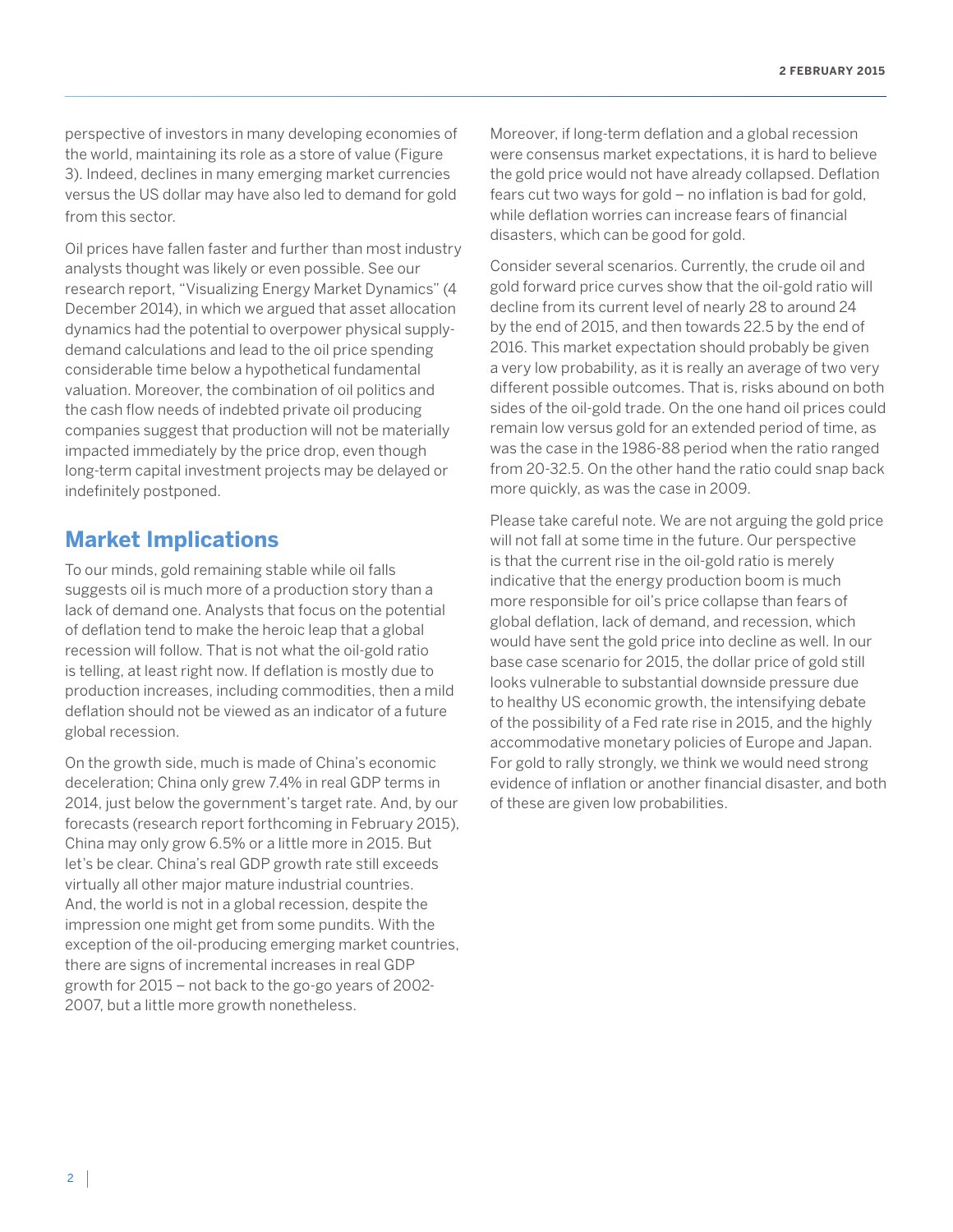

#### **Figure 1: Gold and Oil: A Tale of Two Commodities**

Source: Bloomberg Professional, GOLDS and USCRWTIC



#### **Figure 2: Oil/Gold Ratio**

Source: Bloomberg Professional, GCA and CLA, with CME Group Transformations.